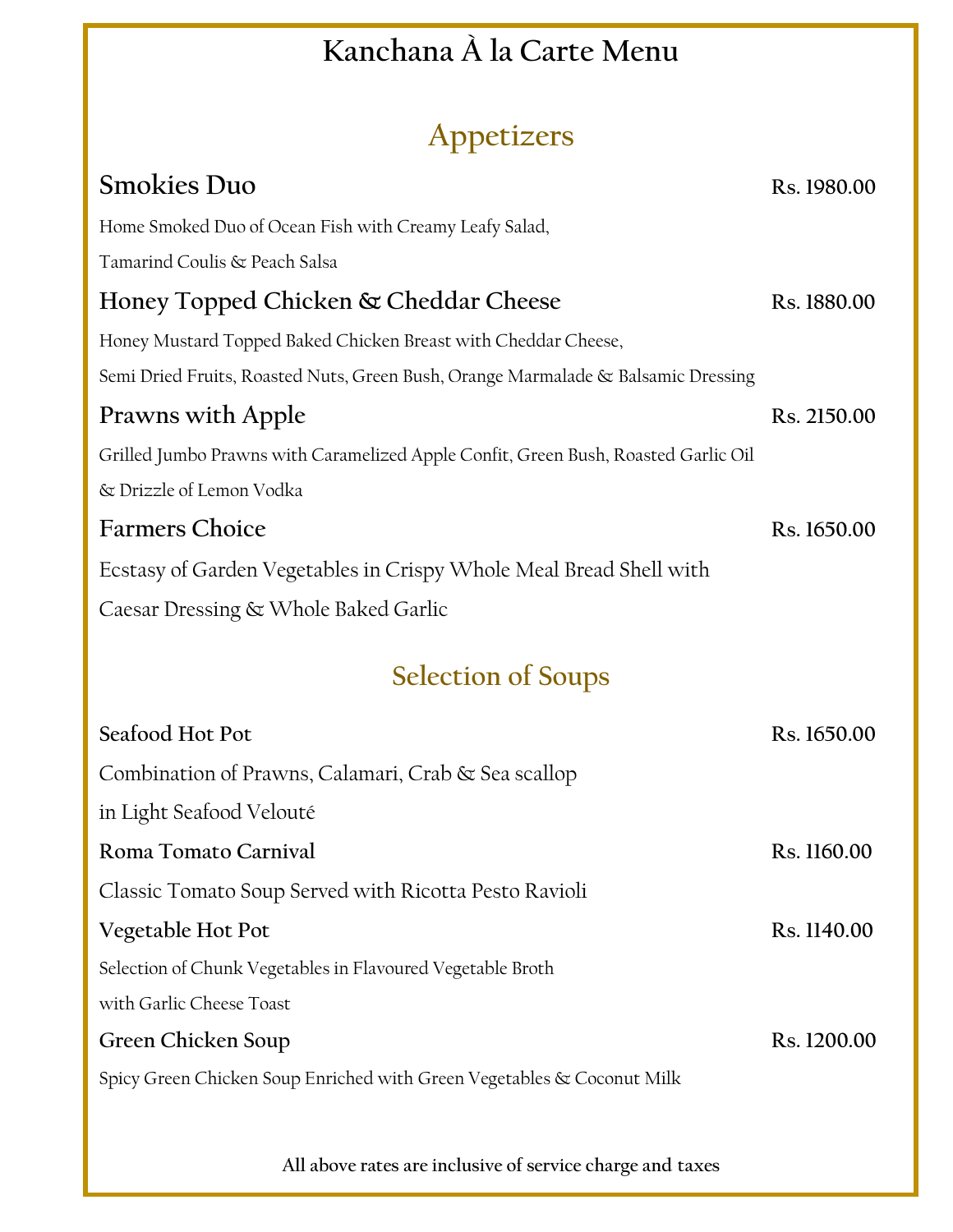## **Foundation**

| Grilled Beef Mignon                                                                                                     | Rs. 3780.00 |
|-------------------------------------------------------------------------------------------------------------------------|-------------|
| Grilled Beef Mignon with Brie & Leek Mash, Grilled Apple, Assorted Vegetables                                           |             |
| & Red Wine Jus                                                                                                          |             |
| Pork Mystery                                                                                                            | Rs. 3450.00 |
| Grilled Honey & Mustard Topped Pork Chops, Grilled Pork Lingus, Served                                                  |             |
| with Garlic Mashed Potatoes, Sauerkraut, Mustard Emulsion & Barbecue Sauce                                              |             |
| Chicken Combo                                                                                                           | Rs. 3120.00 |
| Herb & Nut Crusted Baked Chicken Breast, Grilled Chicken Bockwurst with                                                 |             |
| Glazed Butter Veggies, Garlic Mashed Potatoes, Creamy Mushroom Sauce & Barbecue Sauce                                   |             |
| Arabian Supreme                                                                                                         | Rs. 3250.00 |
| Grilled Lamb Kofta, Roast Potato Wedges, Vegetable Salona                                                               |             |
| with Minted Tomato Jus                                                                                                  |             |
| <b>Classical Touch</b>                                                                                                  | Rs. 3120.00 |
| Country Beef Pie Accompanied with Garlic Mashed Potatoes, Glazed Butter Veggies                                         |             |
| & Brown Onion Gravy                                                                                                     |             |
|                                                                                                                         |             |
| Kandalama Style Seer                                                                                                    | Rs. 2930.00 |
| Grilled Spiced Darné of Seer Fish Complemented with Saffron Rice, Tempered Veggies                                      |             |
| & Coconut Curry Cream                                                                                                   |             |
| Sizzling Seafood Platter                                                                                                | Rs. 5280.00 |
| Grilled Mullet, King Prawns, Calamari with Glazed Vegetables, Saffron Rice, Garlic Cummin Cream & Roasted<br>Garlic Oil |             |
| Lobster Carnival                                                                                                        | Rs. 5280.00 |
| Your Choice of Lobster Grilled, Baked or Thermidor                                                                      |             |
| Jumbo Prawns online                                                                                                     | Rs. 4500.00 |
| Chilli Spiced Jumbo Prawns, Steamed Rice, Stir Fried Vegetables,                                                        |             |
| Devilled Sauce & Hot Garlic Oil                                                                                         |             |
|                                                                                                                         |             |

**All above rates are inclusive of service charge and taxes**